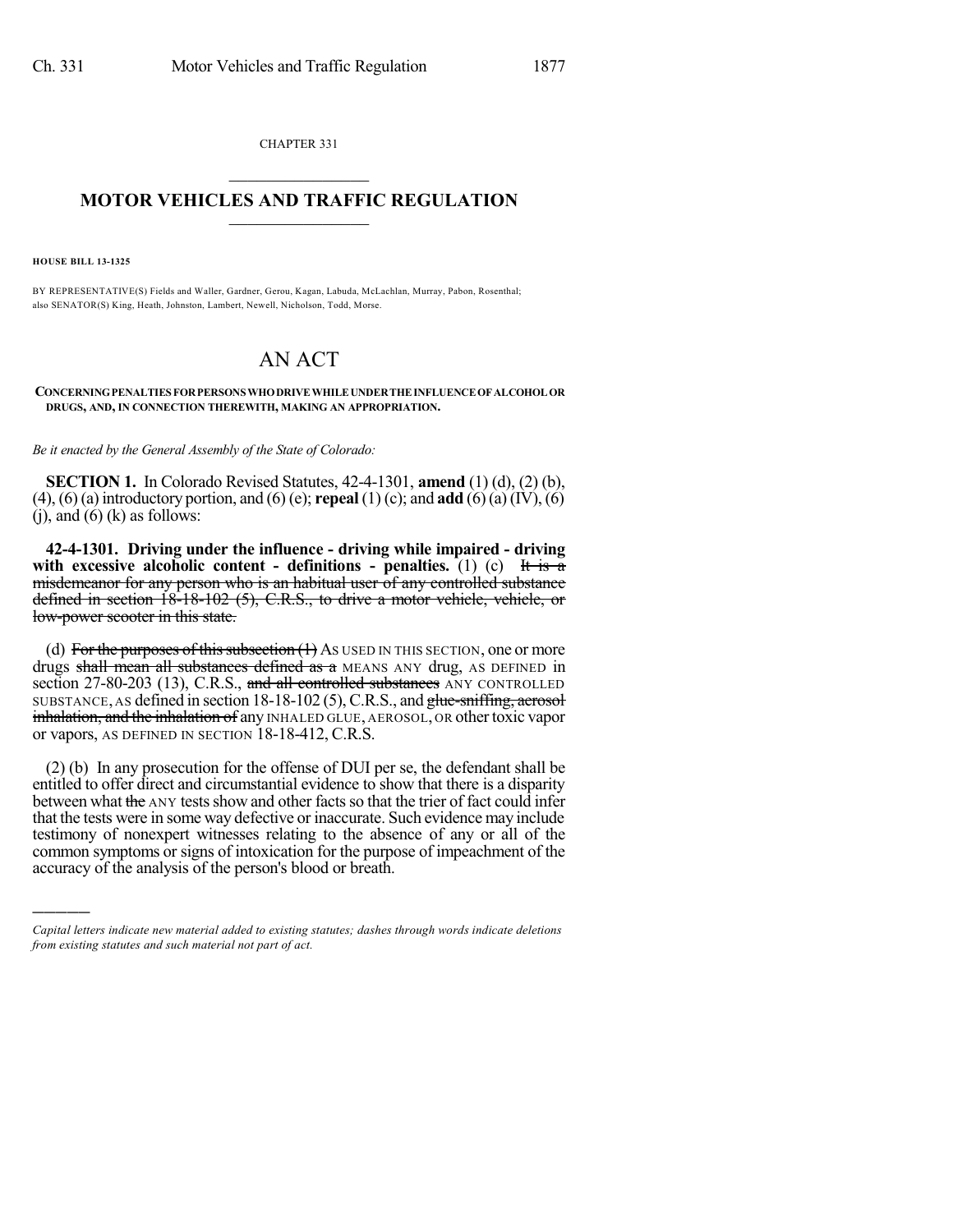(4) No court shall accept a plea of guilty to a non-alcohol-related or non-drug-related traffic offense or guilty to the offense of UDD from a person charged with DUI OR DUI per se; or habitual user; except that the court may accept a plea of guilty to a non-alcohol-related or non-drug-related traffic offense or to UDD upon a good faith representation by the prosecuting attorney that the attorney could not establish a prima facie case if the defendant were brought to trial on the original alcohol-related or drug-related offense.

(6) (a) In any prosecution for DUI or DWAI, the defendant's BAC OR DRUG CONTENT at the time of the commission of the alleged offense or within a reasonable time thereafter gives rise to the following presumptions or inferences:

(IV) IF AT SUCH TIME THE DRIVER'S BLOOD CONTAINED FIVE NANOGRAMS OR MORE OF DELTA 9-TETRAHYDROCANNABINOL PER MILLILITER IN WHOLE BLOOD, AS SHOWN BY ANALYSIS OF THE DEFENDANT'S BLOOD, SUCH FACT GIVES RISE TO A PERMISSIBLE INFERENCE THAT THE DEFENDANT WAS UNDER THE INFLUENCE OF ONE OR MORE DRUGS.

(e) **Involuntary blood test - admissibility.** Evidence acquired through an involuntary blood test pursuant to section  $42-4-1301.1$  (3) shall be admissible in any prosecution for DUI, DUI per se, DWAI, habitual user, or UDD, and in any prosecution for criminally negligent homicide pursuant to section 18-3-105, C.R.S., vehicular homicide pursuant to section 18-3-106 (1) (b), C.R.S., assault in the third degree pursuant to section 18-3-204, C.R.S., or vehicular assault pursuant to section  $18-3-205$  (1) (b), C.R.S.

(j) IN ANY TRIAL FOR A VIOLATION OF THIS SECTION, IF, AT THE TIME OF THE ALLEGED OFFENSE,THE PERSON POSSESSED A VALID MEDICAL MARIJUANA REGISTRY IDENTIFICATION CARD, AS DEFINED IN SECTION  $25-1.5-106(2)$  (e), C.R.S., ISSUED TO HIMSELF OR HERSELF, THE PROSECUTION SHALL NOT USE SUCH FACT AS PART OF THE PROSECUTION'S CASE IN CHIEF.

(k) IN ANY TRAFFIC STOP, THE DRIVER'S POSSESSION OF A VALID MEDICAL MARIJUANA REGISTRY IDENTIFICATION CARD,AS DEFINED IN SECTION 25-1.5-106(2) (e), C.R.S., ISSUED TO HIMSELF OR HERSELF SHALL NOT, IN THE ABSENCE OF OTHER CONTRIBUTING FACTORS, CONSTITUTE PROBABLE CAUSE FOR A PEACE OFFICER TO REQUIRE THE DRIVER TO SUBMIT TO AN ANALYSIS OF HIS OR HER BLOOD.

**SECTION 2.** In Colorado Revised Statutes, 18-3-106, **amend** (1) (b) (II), (2) introductory portion, and (2) (c); and **add** (2) (d) as follows:

**18-3-106. Vehicular homicide.** (1) (b) (II) For the purposes of this subsection (1), one or more drugs shall mean all substances defined as a MEANS ANY drug, AS DEFINED in section 27-80-203 (13), C.R.S., and all controlled substances ANY CONTROLLED SUBSTANCE, AS defined in section  $18-18-102$  (5), and  $\frac{glue\text{-sniffing}}{l}$ aerosol inhalation, or the inhalation of any INHALED GLUE, AEROSOL, OR other toxic vapor or vapors, as defined in section 18-18-412.

(2) In any prosecution for a violation of subsection  $(1)$  of this section, the amount of alcohol in the defendant's blood or breath at the time of the commission of the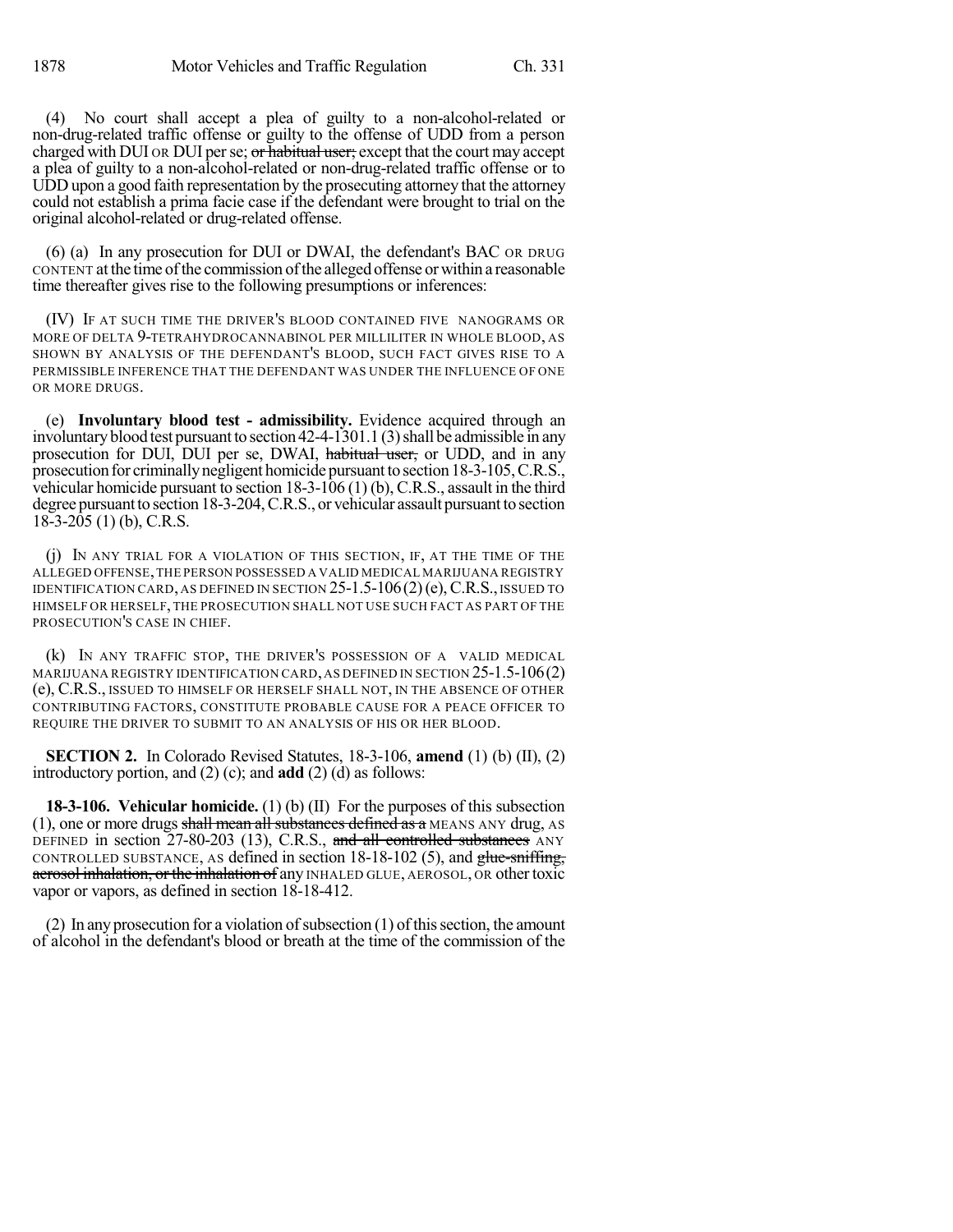alleged offense, or within a reasonable time thereafter, asshown by analysis of the defendant's blood or breath, shall give GIVES rise to the following: presumptions:

(c) If there was at such time 0.08 or more grams of alcohol per one hundred milliliters of blood, or if there was at such time 0.08 or more grams of alcohol per two hundred ten liters of breath, it shall be presumed SUCH FACT GIVES RISE TO THE PERMISSIBLE INFERENCE that the defendant was under the influence of alcohol.

(d) IF AT SUCH TIME THE DRIVER'S BLOOD CONTAINED FIVE NANOGRAMS OR MORE OFDELTA 9-TETRAHYDROCANNABINOL PER MILLILITER IN WHOLE BLOOD,AS SHOWN BY ANALYSIS OF THE DEFENDANT'S BLOOD, SUCH FACT GIVES RISE TO A PERMISSIBLE INFERENCE THAT THE DEFENDANT WAS UNDER THE INFLUENCE OF ONE OR MORE DRUGS.

**SECTION 3.** In Colorado Revised Statutes, 18-3-205, **amend** (1) (b) (II), (2) introductory portion, and (2) (c); and **add** (2) (d) as follows:

**18-3-205. Vehicular assault.** (1) (b) (II) For the purposes of this subsection (1), one or more drugs shall mean all substances defined as a MEANS ANY drug, AS DEFINED in section 27-80-203 (13), C.R.S., and all controlled substances ANY CONTROLLED SUBSTANCE, AS defined in section 18-18-102 (5), and glue-sniffing, aerosol inhalation, or the inhalation of any INHALED GLUE, AEROSOL, OR other toxic vapor or vapors, as defined in section 18-18-412.

(2) In any prosecution for a violation of subsection  $(1)$  of this section, the amount of alcohol in the defendant's blood or breath at the time of the commission of the alleged offense, or within a reasonable time thereafter, asshown by analysis of the defendant's blood or breath, shall give GIVES rise to the following: presumptions:

(c) If there was at such time 0.08 or more grams of alcohol per one hundred milliliters of blood, or if there was at such time 0.08 or more grams of alcohol per two hundred ten liters of breath, it shall be presumed SUCH FACT GIVES RISE TO THE PERMISSIBLE INFERENCE that the defendant was under the influence of alcohol.

(d) IF AT SUCH TIME THE DRIVER'S BLOOD CONTAINED FIVE NANOGRAMS OR MORE OFDELTA 9-TETRAHYDROCANNABINOL PER MILLILITER IN WHOLE BLOOD,AS SHOWN BY ANALYSIS OF THE DEFENDANT'S BLOOD, SUCH FACT GIVES RISE TO A PERMISSIBLE INFERENCE THAT THE DEFENDANT WAS UNDER THE INFLUENCE OF ONE OR MORE DRUGS.

**SECTION 4.** In Colorado Revised Statutes, 42-1-102, **repeal** (41.7) as follows:

**42-1-102. Definitions.** As used in articles 1 to 4 of this title, unless the context otherwise requires:

(41.7) "Habitual user" shall incorporate by reference the offense described in section  $42-4-1301$   $(1)$   $(c)$ .

**SECTION 5.** In Colorado Revised Statutes,  $42-2-121$ , **amend**  $(2)(b)$  and  $(5)(a)$ (III) as follows: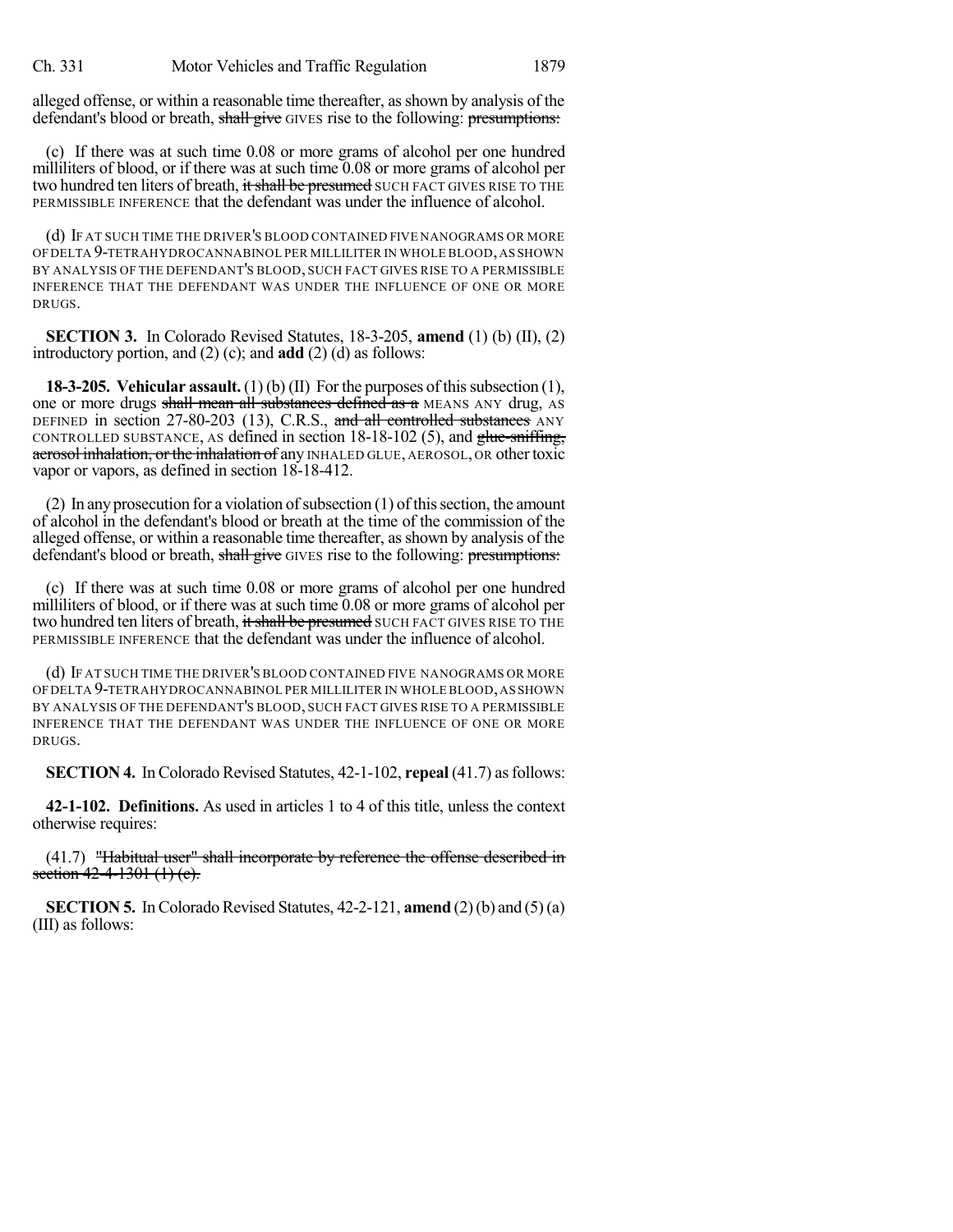**42-2-121. Recordsto be kept by department - admission of recordsin court.** (2) (b) The department shall also keep a separate file of all abstracts of court records of dismissals of DUI, DUI per se, DWAI, habitual user, and UDD charges and all abstracts of records in cases where the original charges were for DUI, DUI per se, DWAI, habitual user, and UDD and the convictions were for nonalcohol- or nondrug-related traffic offenses. This file shall be made available only to criminal justice agencies, as defined in section 24-72-302 (3), C.R.S.

(5) (a) Upon application by a person, the department shall expunge all records concerning a conviction of a person for UDD with a BAC of at least 0.02 but not more than 0.05 and any records concerning an administrative determination resulting in a revocation under section 42-2-126 (3) (b) or (3) (e) if:

(III) The person has not been convicted for any other DUI, DUI per se, DWAI, habitual user, or UDD offense that was committed while such person was under twenty-one years of age and is notsubject to anyother administrative determination resulting in a revocation under section 42-2-126 for any other occurrence while such person was under twenty-one years of age;

**SECTION 6.** In Colorado Revised Statutes, **amend** 42-2-129 as follows:

**42-2-129. Mandatory surrender of license or permit for driving under the influence or with excessive alcoholic content.** Upon a plea of guilty or nolo contendere, or a verdict of guilty by the court or a jury, to DUI, on DUI per se,  $\sigma$ habitual user, or, for a person under twenty-one years of age, to DUI, DUI per se, DWAI, habitual user, or UDD, the court shall require the offender to immediately surrender the offender's driver's, minor driver's, or temporary driver's license or instruction permit to the court. The court shall forward to the department a notice of plea or verdict, on the form prescribed by the department, together with the offender's license or permit, not later than ten days after the surrender of the license or permit. Any person who does not immediately surrender the license or permit to the court, except for good cause shown, commits a class 2 misdemeanor traffic offense.

**SECTION 7.** In Colorado Revised Statutes, 42-2-125, **amend** (1) (b), (1) (g), and  $(1)$  (i) as follows:

**42-2-125. Mandatory revocation of license and permit.** (1) The department shall immediately revoke the license or permit of any driver or minor driver upon receiving a record showing that such driver has:

(b) Been convicted of driving a motor vehicle while under the influence of a controlled substance, as defined in section 18-18-102 (5), C.R.S.; or while an habitual user of such a controlled substance;

 $(g)$  (I) Been twice convicted of any combination of DUI, DUI per se, or DWAI or habitual user for acts committed within a period of five years;

(II) In the case of a minor driver, been convicted of DUI, DUI per se, OR DWAI or habitual user committed while such driver was under twenty-one years of age;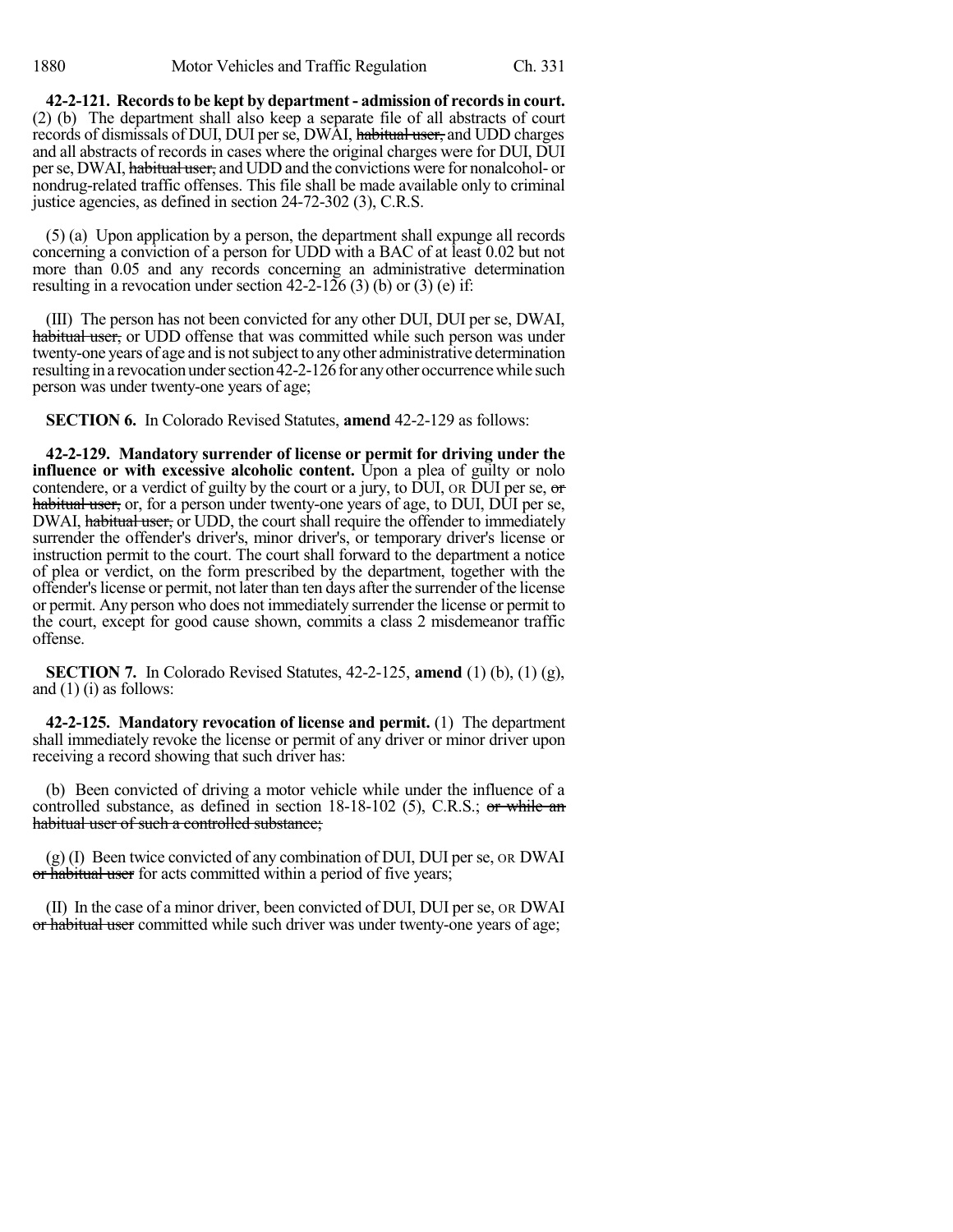(i) Been convicted of DUI, DUI per se, OR DWAI or habitual user and has two previous convictions of any of such offenses. The license of any driver shall be revoked for an indefinite period and shall only be reissued upon proof to the department that said driver has completed a level II alcohol and drug education and treatment program certified by the unit in the department of human services that administers behavioral health programs and services, including those related to mental health and substance abuse, pursuant to section 42-4-1301.3 and that said driver has demonstrated knowledge of the laws and driving ability through the regular motor vehicle testing process. In no event shall such license be reissued in less than two years.

**SECTION 8.** In Colorado Revised Statutes,  $42-2-127$ , **amend** (1)(a) and (6)(b); and **repeal** (5) (b) (II) as follows:

**42-2-127. Authority to suspend license - to deny license - type of conviction - points.** (1) (a) Except as provided in paragraph (b) of subsection (8) of this section, the department has the authority to suspend the license of any driver who, in accordance with the schedule of points set forth in this section, has been convicted of traffic violations resulting in the accumulation of twelve points or more within any twelve consecutive months or eighteen points or more within any twenty-four consecutive months, or, in the case of a minor driver eighteen years of age or older, who has accumulated nine points or more within any twelve consecutive months, or twelve points or more within any twenty-four consecutive months, or fourteen points or more for violations occurring after reaching the age of eighteen years, or, in the case of a minor driver under the age of eighteen years, who has accumulated more than five points within any twelve consecutive months or more than six points for violations occurring prior to reaching the age of eighteen years; except that the accumulation of points causing the subjection to suspension of the license of a chauffeur who, in the course of employment, has as a principal duty the operation of a motor vehicle shall be sixteen points in one year, twenty-four points in two years, or twenty-eight points in four years, if all the points are accumulated while said chauffeur is in the course of employment. Any provision of this section to the contrary notwithstanding, the license of a chauffeur who is convicted of DUI, DUI per se, DWAI, habitual user, UDD, or leaving the scene of an accident shall be suspended in the same manner as if the offense occurred outside the course of employment.Whenever aminor driver underthe age of eighteen years receives a summons for a traffic violation, the minor's parent or legal guardian or, if the minor is without parents or guardian, the person who signed the minor driver's application for a license shall immediately be notified by the court from which the summons was issued.

(5) Point system schedule:

| Type of conviction | Points |
|--------------------|--------|
|                    |        |

(b) (II) Habitual user. . . . . . . . . . . . . . . . . . . . . . . . . . . . . . . . . . . . . . . . . . . 12

(6) (b) For the purposes of this article, a plea of no contest accepted by the court or the forfeiture of any bail or collateral deposited to secure a defendant's appearance in court or the failure to appear in court by a defendant charged with  $\overrightarrow{D}$ UI, DUI per se, habitual user, or UDD who has been issued a summons and notice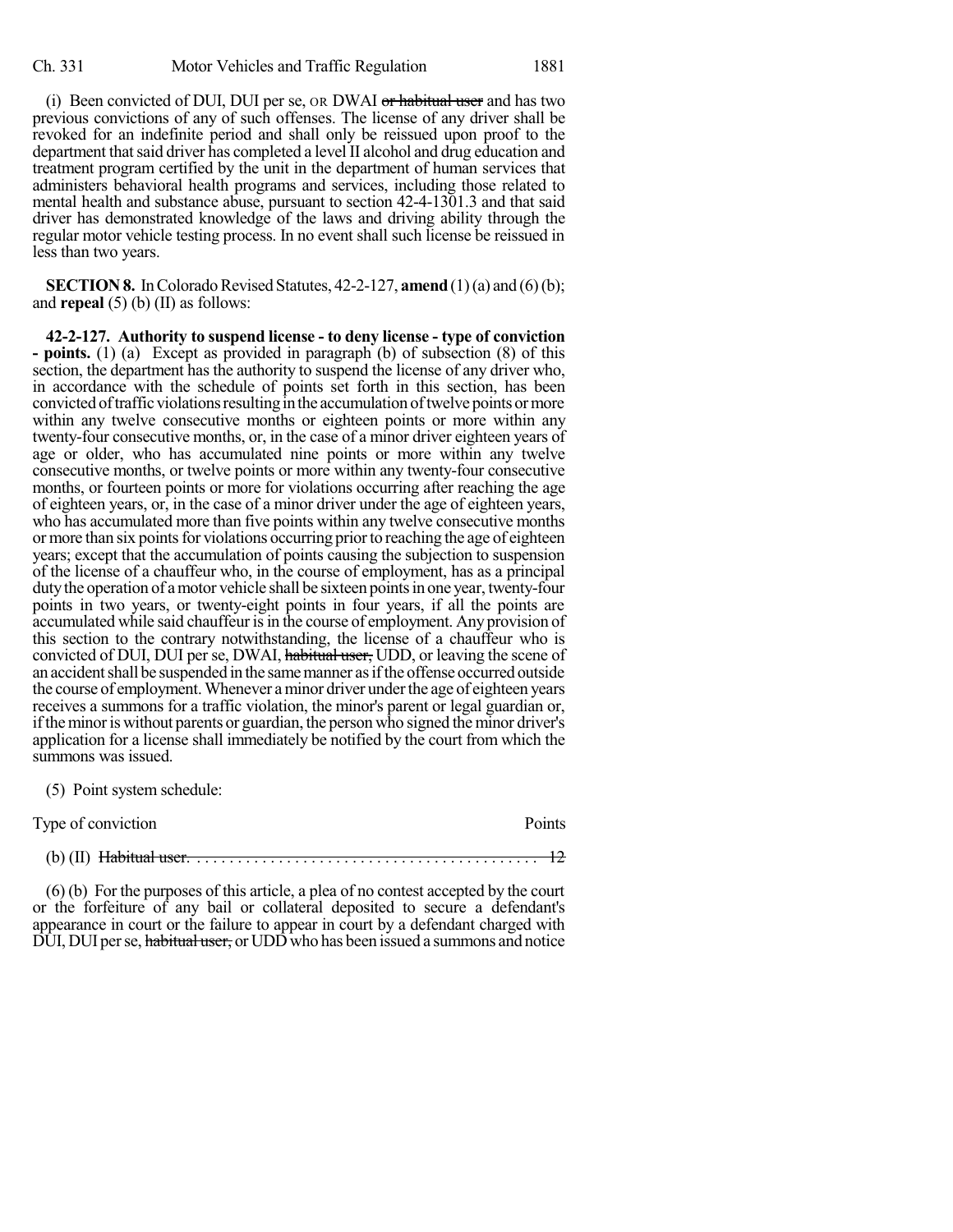to appear pursuant to section 42-4-1707 as evidenced by records forwarded to the department in accordance with the provisions of section 42-2-124 shall be considered as a conviction.

**SECTION 9.** In Colorado Revised Statutes, 42-2-132, **amend** (2) (a) (III) and  $(2)$  (a) (IV) as follows:

**42-2-132. Period of suspension or revocation.** (2) (a) (III) In the case of a minor driver whose license has been revoked as a result of one conviction for DUI, DUI per se, DWAI, habitual user, or UDD, the minor driver, unless otherwise required after an evaluation made pursuant to section 42-4-1301.3, must complete a level I alcohol and drug education programcertified by the unit in the department of human services that administers behavioral health programs and services, including those related to mental health and substance abuse.

(IV) Any person whose license or privilege to drive a motor vehicle on the public highways has been revoked under section  $42-2-125$  (1) (g) (I) or (1) (i) or  $42-2-203$ where the revocation was due in part to a DUI, DUI per se, OR DWAI or habitual user conviction shall be required to present an affidavit stating that the person has obtained at the person's own expense a signed lease agreement for the installation and use of an approved ignition interlock device, as defined in section 42-2-132.5  $(9)$ (a), in each motor vehicle on which the person's name appears on the registration and any other vehicle that the person may drive during the period of the interlock-restricted license.

**SECTION 10.** In Colorado Revised Statutes, 42-2-132.5, **amend** (1)(a), (1)(c), and (4) (c) as follows:

**42-2-132.5. Mandatory and voluntary restricted licenses following alcohol convictions- rules.**(1) **Persons requiredtoholdaninterlock-restrictedlicense.** The following persons shall be required to hold an interlock-restricted license pursuant to this section for at least one year following reinstatement prior to being eligible to obtain any other driver's license issued under this article:

(a) A person whose privilege to drive was revoked for multiple convictions for any combination of a DUI, DUI per se, or DWAI or habitual user pursuant to section 42-2-125 (1) (g) (I) or (1) (i);

(c) A person whose privilege to drive wasrevoked as an habitual offender under section 42-2-203 in which the revocation was due in part to a DUI, DUI per se, OR DWAI or habitual user conviction; or

(4) **Persons who may acquire an interlock-restricted license prior to serving a full-term revocation.** (c) In order to be eligible for early reinstatement pursuant to thissubsection (4), a person who has been designated an habitual offender under the provisions of section 42-2-202 must have at least one conviction for DUI, DUI per se, OR DWAI or habitual user under section 42-4-1301, and no contributing violations other than violations for driving under restraint under section 42-2-138 or reckless driving under section 42-4-1401.

**SECTION 11.** In Colorado Revised Statutes, 42-2-138, **amend** (1) (a) and (1)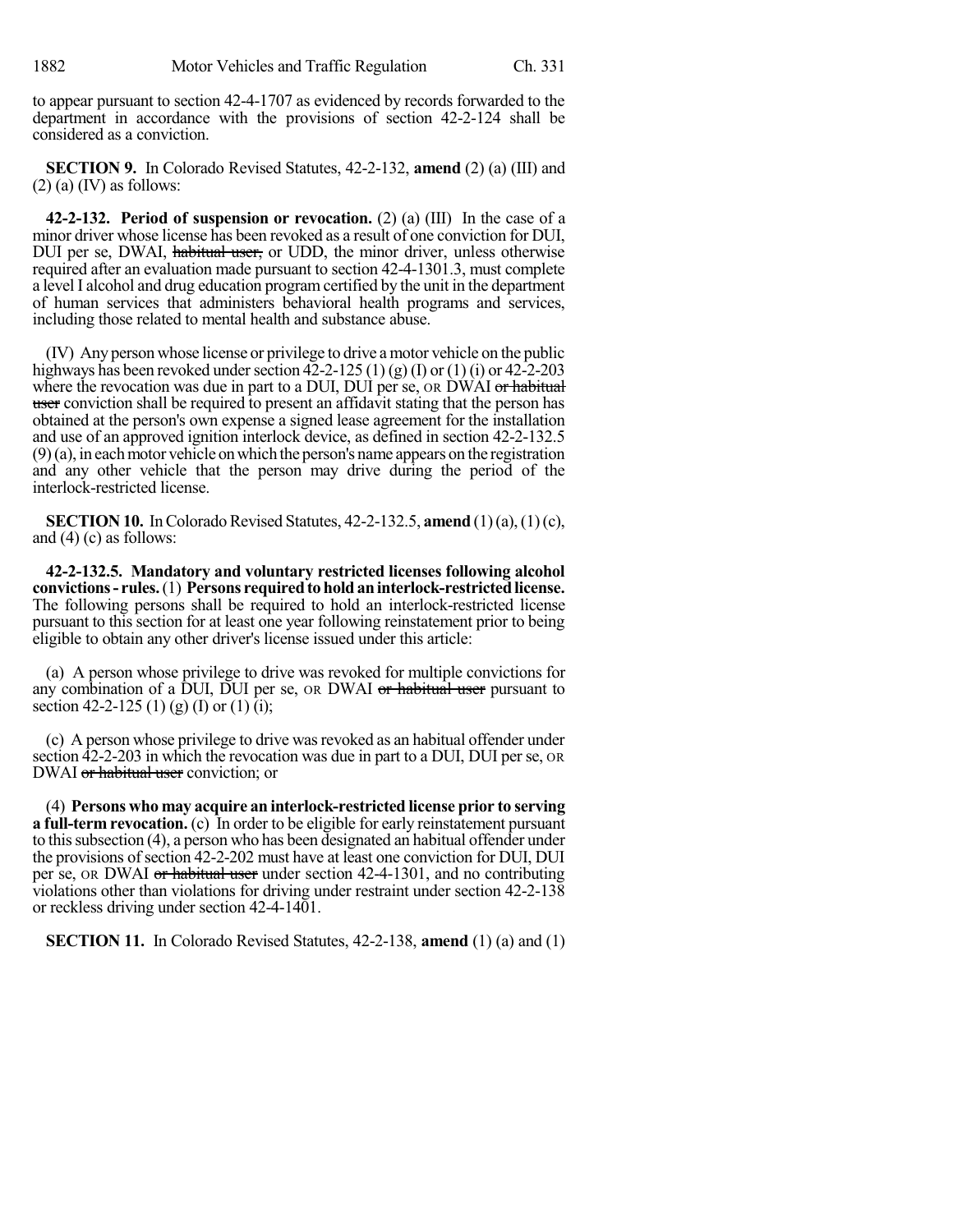## (d) as follows:

**42-2-138. Driving under restraint - penalty.** (1) (a) Any person who drives a motor vehicle or off-highway vehicle upon any highway of this state with knowledge that the person's license or privilege to drive, either as a resident or a nonresident, is under restraint for any reason other than conviction of DUI, DUI per se, DWAI, habitual user, or UDD is guilty of a misdemeanor. A court may sentence a person convicted of this misdemeanor to imprisonment in the county jail for a period of not more than six months and may impose a fine of not more than five hundred dollars.

(d) (I) A person who drives a motor vehicle or off-highway vehicle upon any highway of this state with knowledge that the person's license or privilege to drive, either as a resident or nonresident, is restrained under section 42-2-126 (3), is restrained solely or partially because of a conviction of DUI, DUI per se, DWAI, habitual user, or UDD, or is restrained in another state solely or partially because of an alcohol-related driving offense is guilty of a misdemeanor and, upon conviction thereof, shall be punished by imprisonment in the county jail for not less than thirty days nor more than one year and, in the discretion of the court, by a fine of not less than five hundred dollars nor more than one thousand dollars. Upon a second or subsequent conviction, the person shall be punished by imprisonment in the county jail for not less than ninety days nor more than two years and, in the discretion of the court, by a fine of not lessthan five hundred dollars nor more than three thousand dollars. The minimum county jail sentence imposed by this subparagraph (I) shall be mandatory, and the court shall not grant probation or a suspended sentence thereof; but, in a case where the defendant is convicted although the defendant established that he or she had to drive the motor vehicle in violation of this subparagraph (I) because of an emergency, the mandatory jail sentence, if any, shall not apply, and, for a first conviction, the court may impose a sentence of imprisonment in the county jail for a period of not more than one year and, in the discretion of the court, a fine of notmore than one thousand dollars, and, for a second or subsequent conviction, the court may impose a sentence of imprisonment in the county jail for a period of not more than two years and, in the discretion of the court, a fine of not more than three thousand dollars.

(II) In any trial for a violation of subparagraph (I) of this paragraph (d), a duly authenticated copy of the record of the defendant's former convictions and judgments for DUI, DUI per se, DWAI, habitual user, or UDD or an alcohol-related offense committed in another state from any court of record or a certified copy of the record of any denial or revocation of the defendant's driving privilege under section 42-2-126 (3) from the department shall be prima facie evidence of the convictions, judgments, denials, orrevocations andmaybe used in evidence against the defendant. Identification photographs and fingerprints that are part of the record of the former convictions, judgments, denials, or revocations and the defendant's incarceration after sentencing for any of the former convictions, judgments, denials, orrevocationsshall be prima facie evidence ofthe identityofthe defendant andmay be used in evidence against the defendant.

**SECTION 12.** In Colorado Revised Statutes, 42-2-202, **amend** (2) (a) (I) as follows: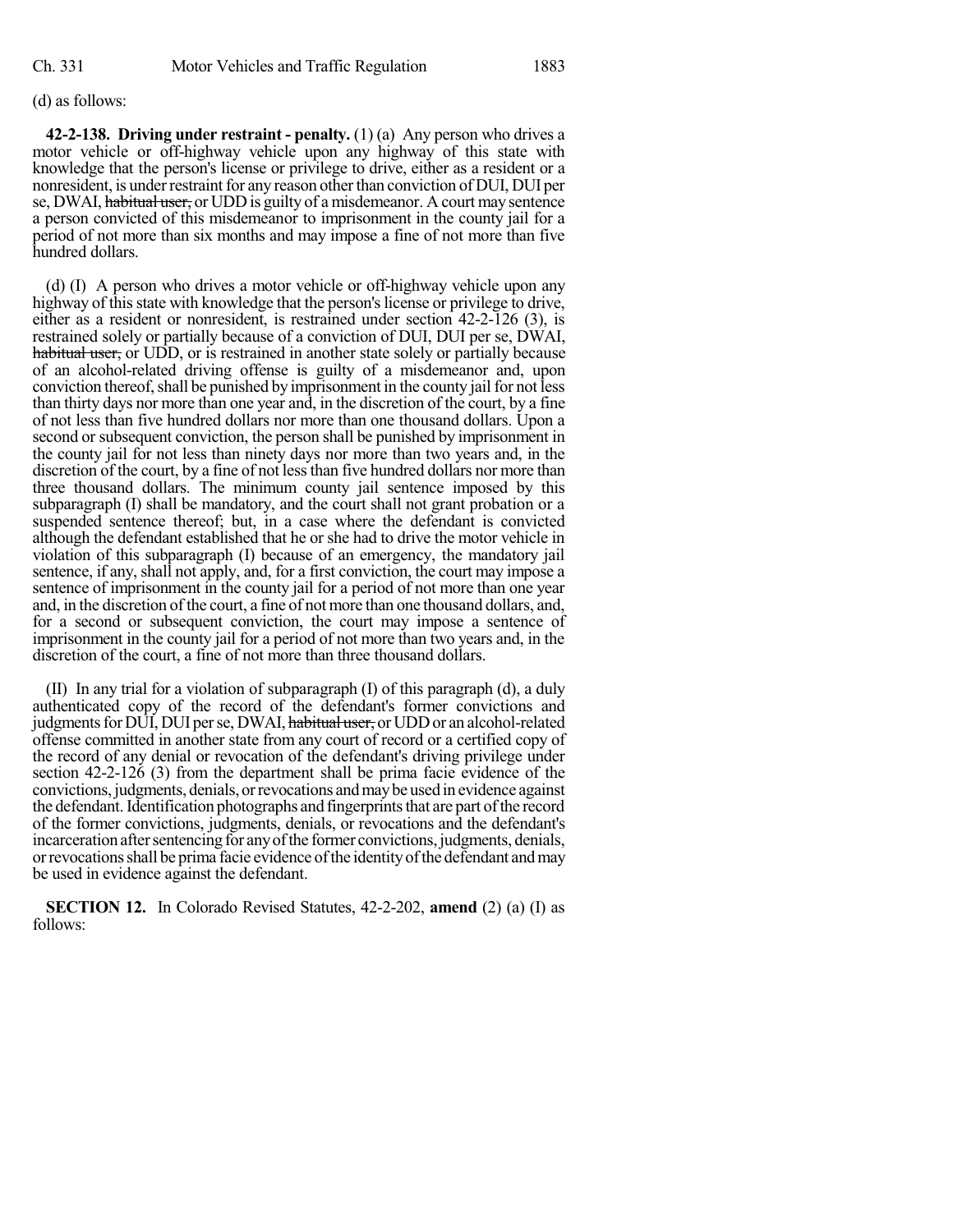**42-2-202. Habitual offenders - frequency and type of violations.** (2) (a) An habitual offender is a person having three or more convictions of any of the following separate and distinct offenses arising out of separate acts committed within a period of seven years:

(I) DUI, DUI per se, OR DWAI; or habitual user;

**SECTION 13.** In Colorado Revised Statutes, 42-2-405, **amend** (3) (a) as follows:

**42-2-405. Driver's license disciplinary actions - grounds for denial suspension - revocation - disqualification.** (3) For purposes of the imposition of restraints and sanctions against commercial driving privileges:

(a) A conviction for DUI, DUI per se, or DWAI, or habitual user, or a substantially similar law of any other state pertaining to drinking and driving, or an administrative determination of a violation of section  $42-2-126$  (3) (a) or (3) (b) shall be deemed driving under the influence; and

**SECTION 14.** In Colorado Revised Statutes, 42-4-1301.1, **amend** (2)(a)(I) and  $(2)$  (b) (I) as follows:

**42-4-1301.1. Expressed consent for the taking of blood, breath, urine, or saliva sample - testing.** (2) (a) (I) A person who drives a motor vehicle upon the streets and highways and elsewhere throughout this state shall be required to take and complete, and to cooperate in the taking and completing of, any test or tests of the person's breath or blood for the purpose of determining the alcoholic content of the person's blood or breath when so requested and directed by a law enforcement officer having probable cause to believe that the person was driving amotor vehicle in violation of the prohibitions against DUI, DUI per se, DWAI, habitual user, or UDD. Except as otherwise provided in this section, if a person who is twenty-one years of age or older requests that the test be a blood test, then the test shall be of his or her blood; but, if the person requests that a specimen of his or her blood not be drawn, then a specimen of the person's breath shall be obtained and tested. A person who is under twenty-one years of age shall be entitled to request a blood test unless the alleged violation is UDD, in which case a specimen of the person's breath shall be obtained and tested, except as provided in subparagraph (II) of this paragraph (a).

(b) (I) Any person who drives any motor vehicle upon the streets and highways and elsewhere throughout this state shall be required to submit to and to complete, and to cooperate in the completing of, a test or tests of such person's blood, saliva, and urine for the purpose of determining the drug content within the person's system when so requested and directed by a lawenforcement officer having probable cause to believe that the person was driving a motor vehicle in violation of the prohibitions against DUI, OR DWAI or habitual user and when it is reasonable to require such testing of blood, saliva, and urine to determine whether such person was under the influence of, or impaired by, one or more drugs, or one or more controlled substances, or a combination of both alcohol and one or more drugs, or a combination of both alcohol and one or more controlled substances.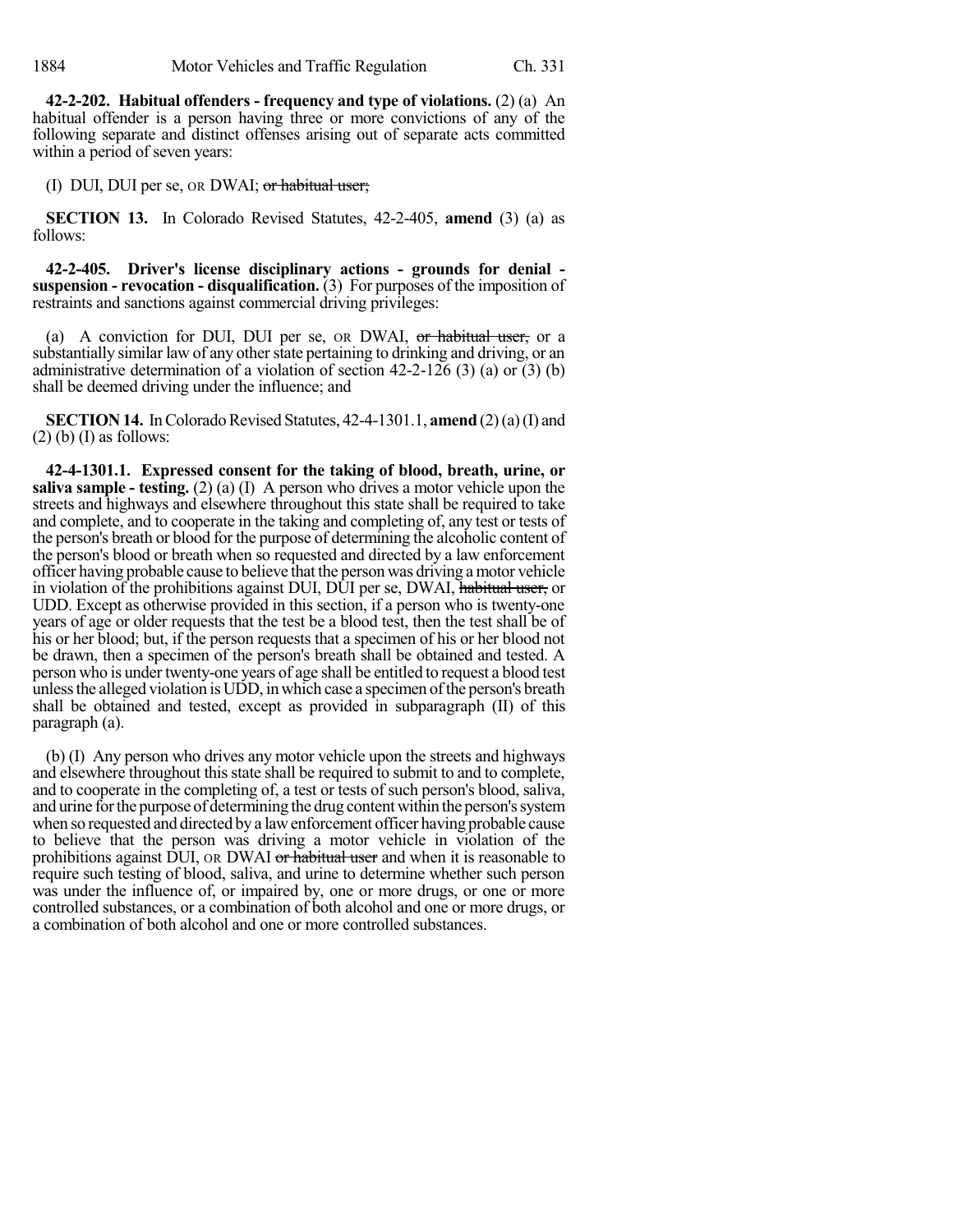**SECTION 15.** In Colorado Revised Statutes, 42-4-1307, **amend** (3) (a) introductory portion, (5) (a) introductory portion, (5) (b) introductory portion, (6) (a) introductory portion, (9) (a), (10) (a), (10) (b), (10) (c), (10) (d) (I), (12), and (13) as follows:

**42-4-1307. Penaltiesfor traffic offensesinvolving alcohol anddrugs- repeal.** (3) **First offenses - DUI and DUI per se.** (a) Except as otherwise provided in subsections (5) and (6) of this section, a person who is convicted of DUI OR DUI per se or habitual user shall be punished by:

(5) **Second offenses.** (a) Except as otherwise provided in subsection (6) of this section, a person who is convicted of DUI, DUI per se, OR DWAI or habitual user who, at the time of sentencing, has a prior conviction of DUI, DUI per se, DWAI, habitual user, vehicular homicide pursuant to section 18-3-106 (1) (b), C.R.S., vehicular assault pursuant to section 18-3-205 (1) (b), C.R.S., aggravated driving with a revoked license pursuant to section  $42-2-206$  (1) (b) (I) (A) or (1) (b) (I) (B), or driving while the person's driver'slicense was under restraint pursuant to section 42-2-138 (1) (d), shall be punished by:

(b) If a person is convicted of DUI, DUI per se, OR DWAI or habitual user and the violation occurred less than five years after the date of a previous violation for which the person was convicted of DUI, DUI per se, DWAI, habitual user, vehicular homicide pursuant to section 18-3-106 (1)(b), C.R.S., vehicular assault pursuant to section  $18-3-205(1)(b)$ , C.R.S., aggravated driving with a revoked license pursuant to section 42-2-206 (1) (b) (I) (A) or (1) (b) (I) (B), or driving while the person's driver's license was under restraint pursuant to section 42-2-138 (1) (d), the court shall not have discretion to employ any sentencing alternatives described in section 18-1.3-106, C.R.S., during the minimum period of imprisonment described in subparagraph (I) of paragraph (a) of this subsection (5); except that a court may allow the person to participate in a program pursuant to section 18-1.3-106 (1) (a)  $(II)$ ,  $(1)$   $(a)$   $(IV)$ ,  $or$   $(1)$   $(a)$   $(V)$ ,  $C.R.S.,$  only if the program is available through the county in which the person is imprisoned and only for the purpose of:

(6) **Third and subsequent offenses.**(a) A person who is convicted of DUI, DUI per se, OR DWAI or habitual user who, at the time of sentencing, has two or more prior convictions of DUI, DUI per se, DWAI, habitual user, vehicular homicide pursuant to section 18-3-106 (1) (b), C.R.S., vehicular assault pursuant to section 18-3-205 (1) (b), C.R.S., aggravated driving with a revoked license pursuant to section 42-2-206 (1) (b) (I) (A) or (1) (b) (I) (B), or driving while the person's driver's license was under restraint pursuant to section 42-2-138 (1) (d) shall be punished by:

(9) **Previous convictions.** (a) For the purposes of subsections (5) and (6) of this section, a person shall be deemed to have a previous conviction for DUI, DUI per se, DWAI, habitual user, vehicular homicide pursuant to section  $18-3-106(1)$  (b), C.R.S., vehicular assault pursuant to section 18-3-205 (1) (b), C.R.S., aggravated driving with a revoked license pursuant to section  $42-2-206$  (1) (b) (I) (A) or(1) (b) (I) (B), or driving while the person's driver'slicense was under restraint pursuant to section  $42-2-138(1)(d)$ , if the person has been convicted under the laws of this state or under the laws of any other state, the United States, or any territory subject to the jurisdiction of the United States, of an act that, if committed within this state, would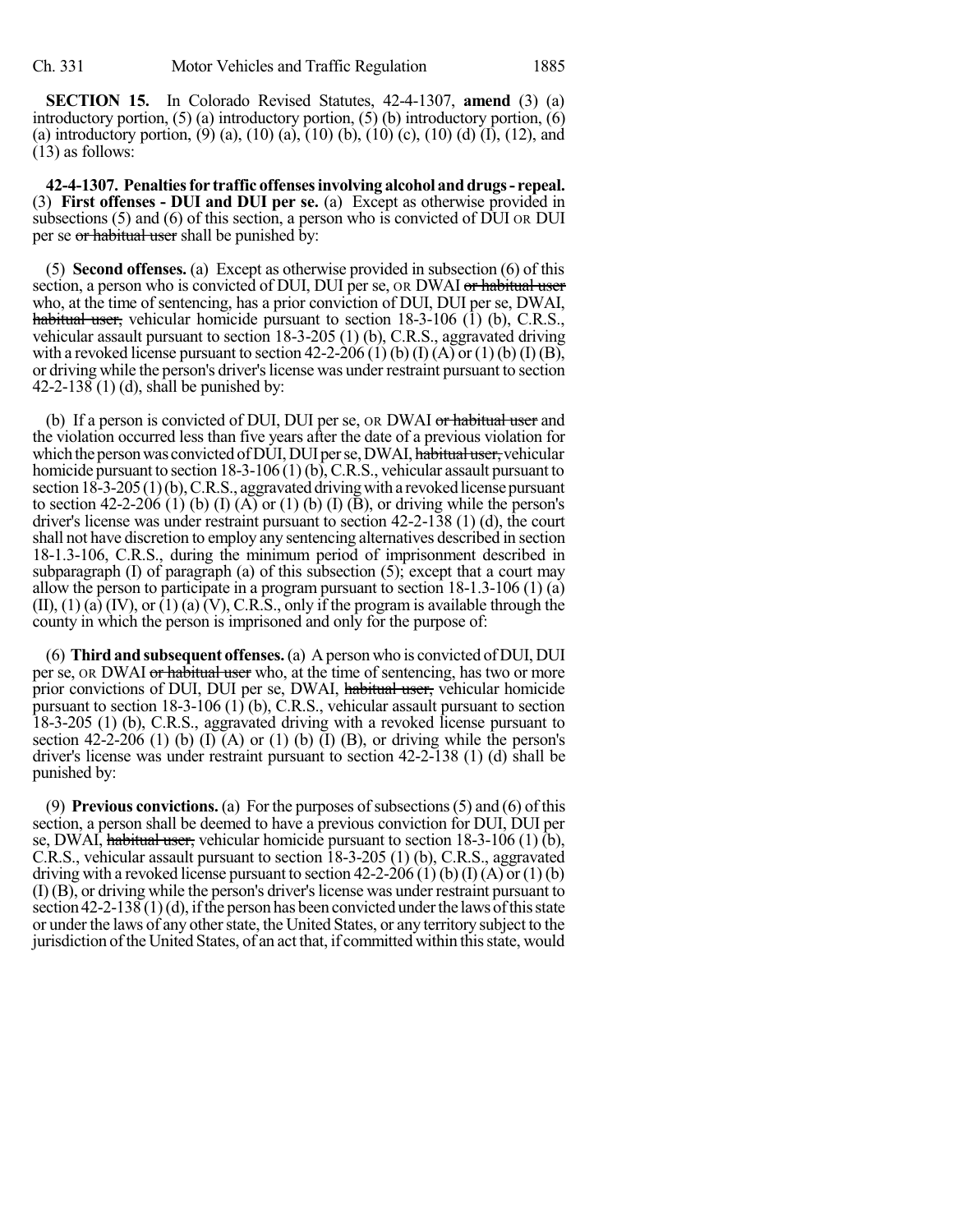constitute the offense of DUI, DUI per se, DWAI, habitual user, vehicular homicide pursuant to section 18-3-106 (1)  $(\bar{b})$ , C.R.S., vehicular assault pursuant to section 18-3-205 (1) (b), C.R.S., aggravated driving with a revoked license pursuant to section 42-2-206 (1) (b) (I) (A) or (1) (b) (I) (B), or driving while the person's driver's license was under restraint pursuant to section 42-2-138 (1) (d).

(10) **Additional costs and surcharges.** In addition to the penalties prescribed in this section:

(a) Persons convicted of DUI, DUI per se, DWAI, habitual user, and UDD are subject to the costs imposed by section 24-4.1-119 (1) (c), C.R.S., relating to the crime victim compensation fund;

(b) Persons convicted of DUI, DUI per se, AND DWAI and habitual user are subject to a surcharge of at least one hundred dollars but no more than five hundred dollars to fund programs to reduce the number of persistent drunk drivers. The surcharge shall be mandatory, and the court shall not have discretion to suspend or waive the surcharge; except that the court may suspend or waive the surcharge if the court determines that a person is indigent. Moneys collected for the surcharge shall be transmitted to the state treasurer, who shall credit the amount collected to the persistent drunk driver cash fund created in section 42-3-303.

(c) Persons convicted of DUI, DUI per se, DWAI, habitual user, and UDD are subject to a surcharge of twenty dollars to be transmitted to the state treasurer who shall deposit moneys collected for the surcharge in the Colorado traumatic brain injury trust fund created pursuant to section 26-1-309, C.R.S.;

(d) (I) Persons convicted of DUI, DUI per se, AND DWAI and habitual user are subject to a surcharge of at least one dollar but no more than ten dollars for programs to fund efforts to address alcohol and substance abuse problems among persons in rural areas. The surcharge shall be mandatory, and the court shall not have discretion to suspend or waive the surcharge; except that the court may suspend or waive the surcharge if the court determines that a person is indigent. Any moneys collected for the surcharge shall be transmitted to the state treasurer, who shall credit the same to the rural alcohol and substance abuse cash fund created in section 27-80-117 (3), C.R.S.

(12) **Victimimpact panels.**In addition to any other penalty provided by law, the court may sentence a person convicted of DUI, DUI per se, DWAI, habitual user, or UDD to attend and pay for one appearance at a victimimpact panel approved by the court, for which the fee assessed to the person shall not exceed twenty-five dollars.

(13) **Alcohol and drug evaluation and supervision costs.** In addition to any fines, fees, or costs levied against a person convicted of DUI, DUI per se, DWAI, habitual user, or UDD, the judge shall assess each such person for the cost of the presentence or postsentence alcohol and drug evaluation and supervision services.

**SECTION 16.** In Colorado Revised Statutes, 42-4-1702, **amend** (1) as follows:

**42-4-1702. Alcohol- or drug-related traffic offenses - collateral attack.**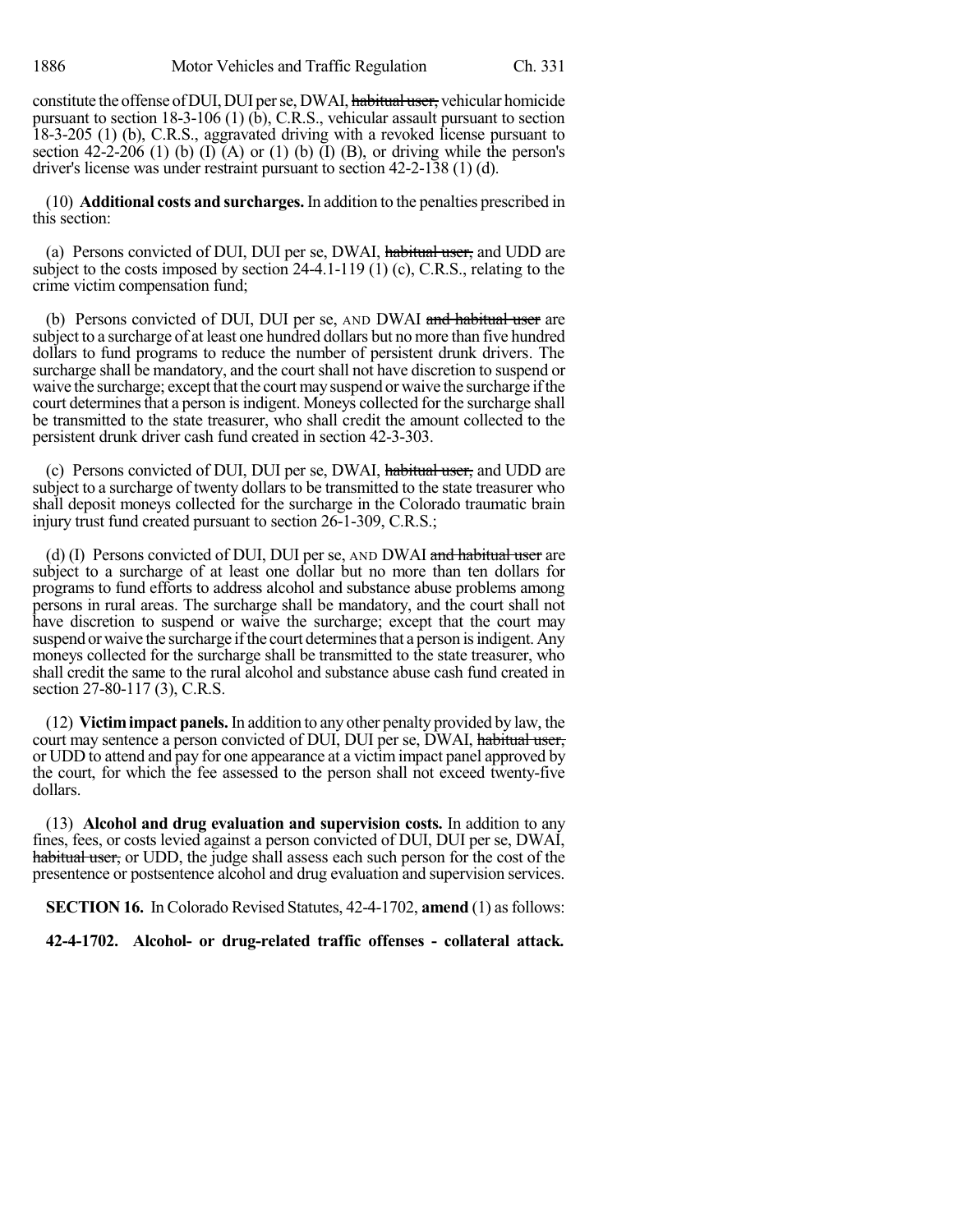(1) Except as otherwise provided in paragraph (b) of this subsection  $(1)$ , No person against whom a judgment has been entered for DUI, DUI per se, DWAI, habitual user, or UDD shall collaterally attack the validity of that judgment unless such attack is commenced within six months after the date of entry of the judgment.

**SECTION 17.** In Colorado Revised Statutes, 42-4-1705, **amend** (1) (c) as follows:

**42-4-1705. Person arrested to be taken before the proper court.** (1) Whenever a person is arrested for any violation of this article punishable as a misdemeanor, the arrested person shall be taken without unnecessary delay before a county judge who has jurisdiction of such offense as provided by law, in any of the following cases:

(c) When the person is arrested and charged with DUI, DUI per se, habitual user, or UDD;

**SECTION 18.** In Colorado Revised Statutes, 42-4-1715, **amend** (1) (b) (II) and  $(4)$  (a) (II) as follows:

**42-4-1715. Convictions, judgments, and charges recorded - public inspection.** (1) (b) (II) Upon receiving a request for expungement, the court may delay consideration of such request until sufficient time has elapsed to ensure that the person is not convicted for any additional offense of DUI, DUI per se, DWAI, habitual user, or UDD committed while the person was under twenty-one years of age.

(4) (a) Every court of record shall also forward a like report to the department:

(II) Upon the dismissal of a charge for DUI, DUI per se, DWAI, habitual user, or UDD or if the original charge was for DUI, DUI per se, DWAI, habitual user, or UDD and the conviction was for a nonalcohol- or nondrug-related traffic offense.

**SECTION 19.** In Colorado Revised Statutes, 42-7-408, **amend** (1) (c) (I) as follows:

**42-7-408. Proof of financial responsibility - methods of giving proof duration - exception.** (1) (c) Notwithstanding the three-year requirement in paragraph (b) of this subsection (1):

(I) If an insured has been found guilty of DUI, DUI per se, OR DWAI or habitual user or if the insured's license has been revoked pursuant to section 42-2-126, other than a revocation under section  $42-2-126$  (3) (b) or (3) (e), only one time and no accident was involved in such offense, proof of financial responsibility for the future shall be required to be maintained only for aslong asthe insured's driving privilege is ordered to be under restraint, up to a maximum of three years. The time period for maintaining the future proof of liability insurance shall begin at the time the driver reinstates his or her driving privilege.

**SECTION 20.** In Colorado Revised Statutes, 40-10.1-110, **amend** (3) (c) (I) as follows: